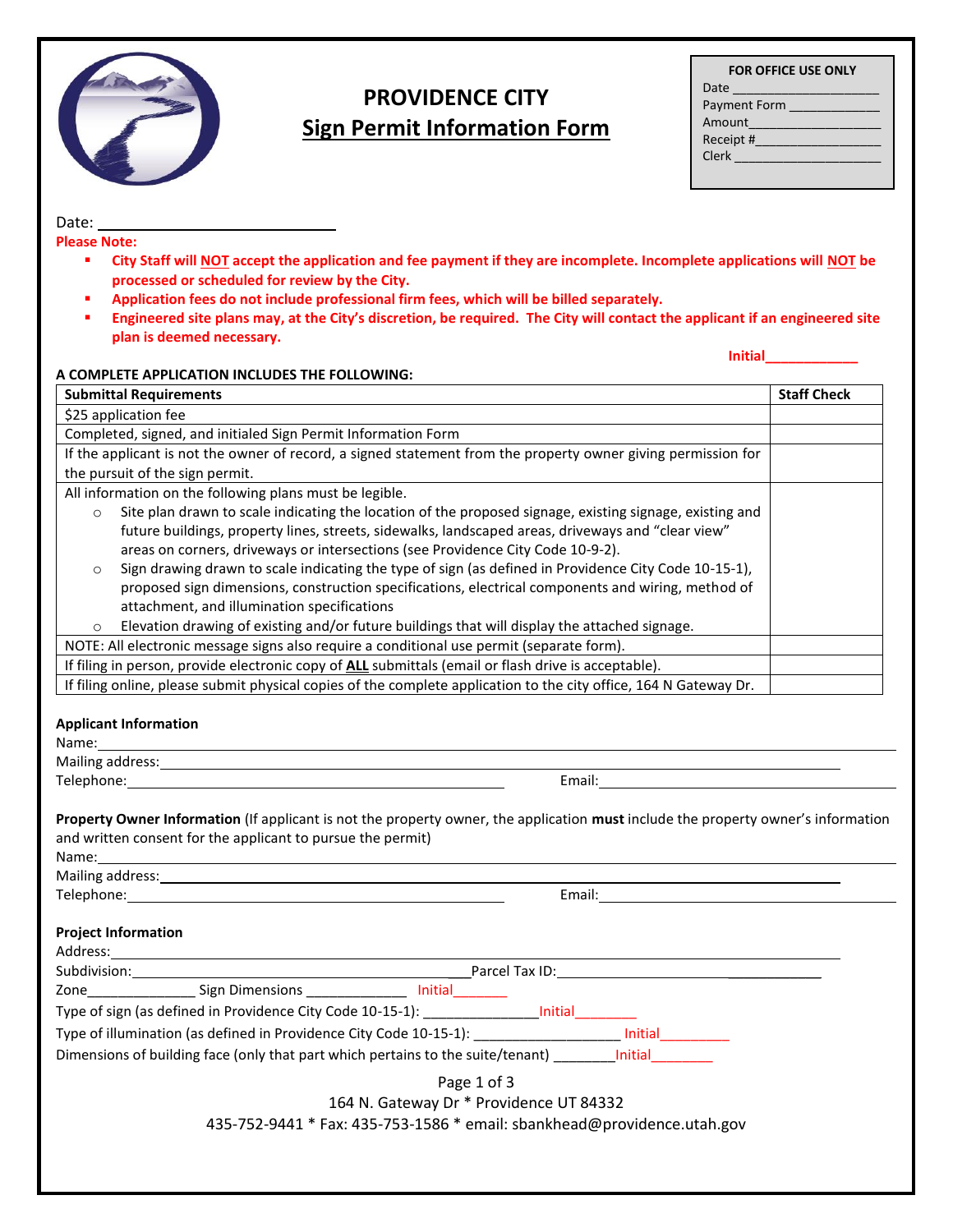|  | <b>Contractor Information</b> |
|--|-------------------------------|
|--|-------------------------------|

| ÷<br> | ır | ۰, |
|-------|----|----|
|       |    |    |

Mailing address: Telephone: Email: Email: Email: Email: Email: Email: Email: Email: Email: Email: Email: Email: Email: Email: Email: Email: Email: Email: Email: Email: Email: Email: Email: Email: Email: Email: Email: Email: Email: Email: E

| Property owner and contractor shall have responsibility to determine grades, and final placement and elevations of                   |
|--------------------------------------------------------------------------------------------------------------------------------------|
| footings/foundations. Property owner and contractor shall be responsible for compliance with all state, national and local building  |
|                                                                                                                                      |
| codes and ordinances.<br>Initial                                                                                                     |
| Approval by the city of any application submittal or paperwork does not alleviate the owners from their responsibility to understand |
| and conform to local, state and federal laws. Providence City's approval is not intended to and cannot be construed to allow any     |
| laws to be violated. Initial                                                                                                         |

By signing this document, you agree that Providence City will bill you for any and all professional firm fees as they arise throughout the approval process. This is in addition to application fees. All subdivisions require engineering review throughout the approval process, such as but not limited to reviews of development agreements, construction drawings, preliminary and final plats, and inspections. These services are billed by our city engineer at an hourly rate. Legal review may also be required for some subdivision applications. Other applications, such as but not limited to conditional uses, may also require engineering and/or legal review at the City's discretion. You agree to reimburse the City for all such costs, whether or not you were forewarned about such costs, and that the City cannot predict all situations in which professional services may be required in order to process your application. Initial\_\_\_\_\_\_\_\_\_\_

#### **All Applicants Must Read the Following Before Signing This Application**

The granting of a zoning permit does not override any federal, state, or local building code or authorize any individual to violate any local law or ordinance. Approval of this permit does not constitute a representation by the City that it will be liable for any issues arising from the construction of homes and other structures in a Sensitive or Hazard Area. It is the responsibility of the property owner to comply with all relevant local, state, and federal laws and regulations, including but not limited to Providence City Code 10- 5 outlined below:

Sensitive and Hazard Areas:

- 1. JURISDICTIONAL WETLANDS: As Defined by the US Army Corps of Engineers
- 2. STEEP SLOPES: Where the rise or fall of the land is equal to or exceeds 30% over a horizontal distance of 50 feet or greater measured perpendicular to the contour lines.
- 3. NATURAL WATERWAYS OR OPEN WATER: Including but not limited to: rivers, creeks, or streams. Identified as those areas where surface waters flow sufficiently to produce a defined channel or bed.
- 4. FLOODPLAINS: See definitions in Chapter 16 Section 3 of this Title.
- 5. CRUCIAL WILDLIFE HABITAT AREAS: As identified by the State Division of Wildlife Resources (DWR)
- 6. GEOLOGICAL HAZARD AREAS: Earthquake fault lines or areas prone to debris flows, landslides, high or extreme liquefaction potential, and rock falls as identified by the US Geological Survey (USGS)
- 7. WILDFIRE HAZARD AREAS: Areas of the City designated as having moderate to extreme potential for wildfire hazards as identified by the City.

8. HAZARD WATER TABLE AREA: An area where potential ground water levels may occur within 12 feet of the natural grade. By submitting this application, I affirm that I have read and understand the Title 10 Chapter 5 requirements for construction on property in the Sensitive or Hazard Area. I understand that the City is not liable for any issues which may arise because of the construction of structures in the Sensitive or Hazard Areas of the City. The property owner and their agents assume all liability for placing structures in this area of the City. I hereby certify that I am the property owner or authorized agent and I have read and examined this application and understand that the City has no liability. I accept responsibility for all soils and hazardous conditions on the site.

**I declare under penalty of perjury that I am making this application of my own free will and choice and that the statements, answers, and documents submitted in connection with this application are true and correct to the best of my knowledge.**

| Signature of Applicant | Printed Name                                                            | Date |
|------------------------|-------------------------------------------------------------------------|------|
|                        | Page 2 of 3                                                             |      |
|                        | 164 N. Gateway Dr * Providence UT 84332                                 |      |
|                        | 435-752-9441 * Fax: 435-753-1586 * email: sbankhead@providence.utah.gov |      |